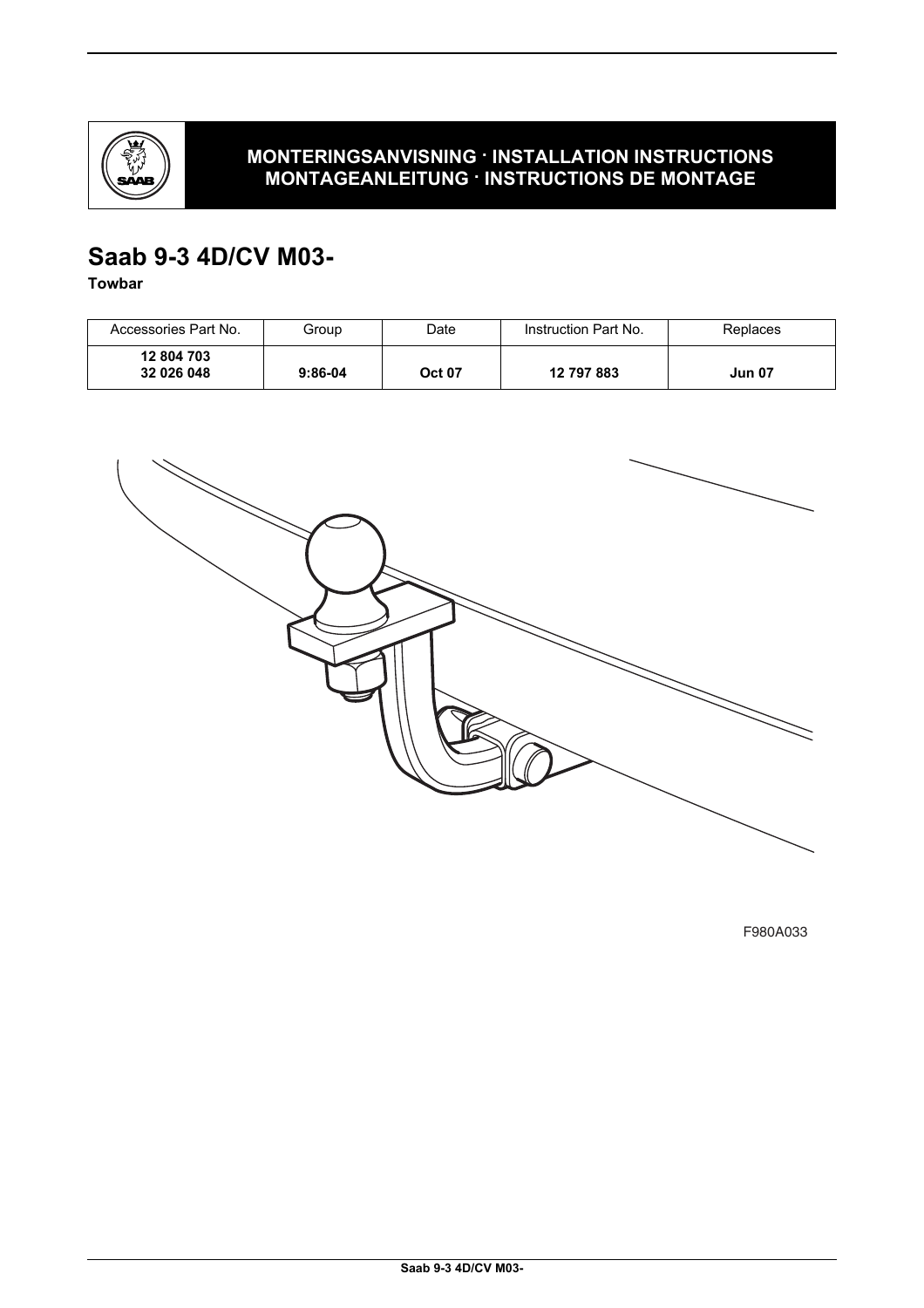

- 1 Body bracket
- 2 Ball mounting
- 3 Locking pin
- 4 Bolt (x4)
- 5 Screw (x2)
- 6 Nut (x4)
- 7 Reinforcement plate (x2)
- 8 Ball cap
- 9 Storage bag
- 10 Key (x2)
- 11 Wiring harness with diode box
- 12 Cable tie (x4)
- 13 Electronic module
- 14 Cover (purchased separately)
- 15 Ball
- 16 Spring washer
- 17 Nut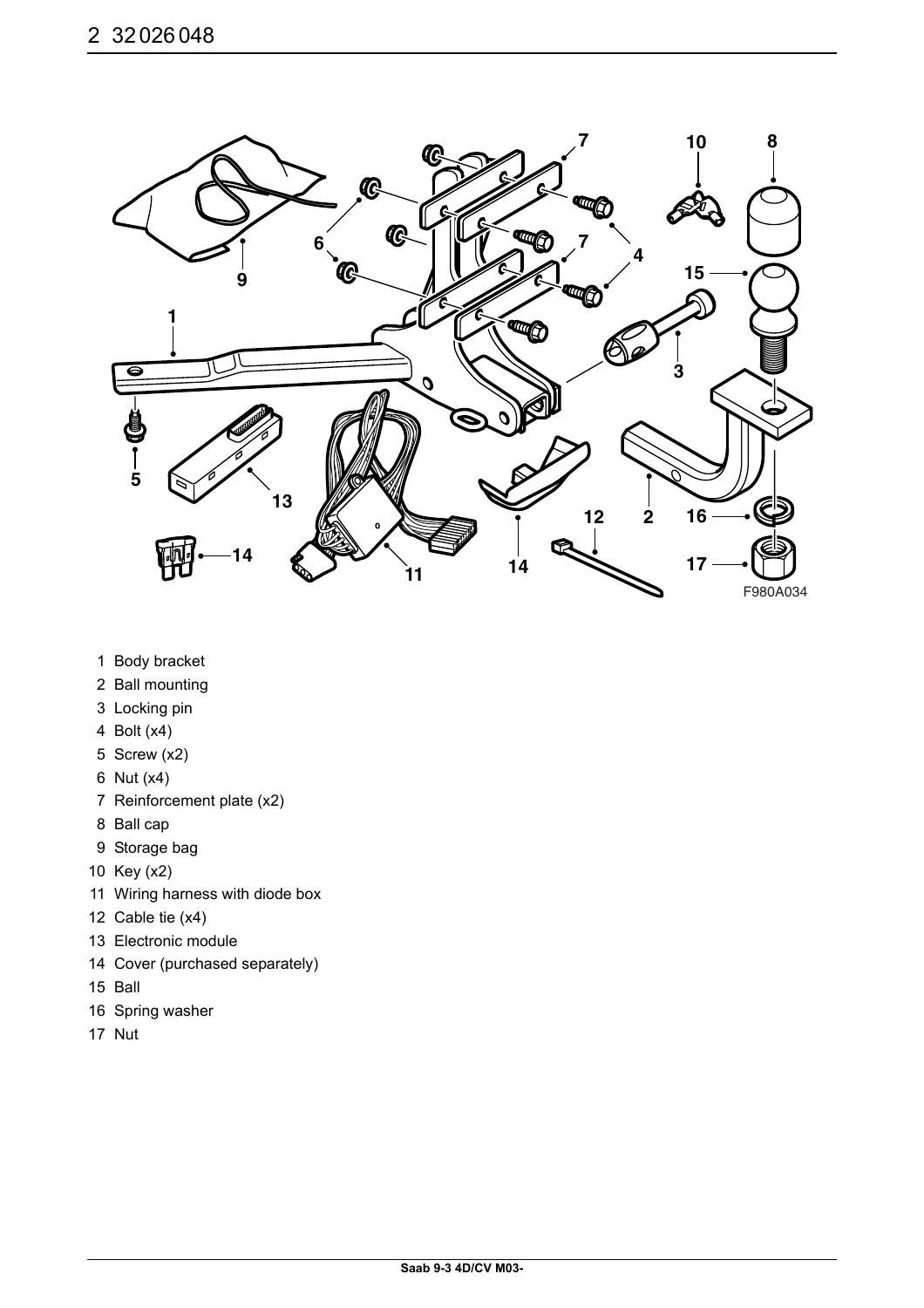## **Note**

Always check national legislation and regulations regarding mounting a towing bracket. Ensure that all requirements are complied with.

The towing bracket was designed and tested in accordance with standard V-5 Class 2.

### **Maximum permitted trailer weight:**

Trailer with brake: 3500 lbs (1587 kg) Trailer without brake: 1000 lbs (455 kg) **Max. permissible ball pressure:** 165 lbs (75 kg)

### **Important**

The wiring harness must be connected following the description in these installation instructions. This is a requirement. If the wiring harness is connected in any other way, it could negatively affect the car's electrical system.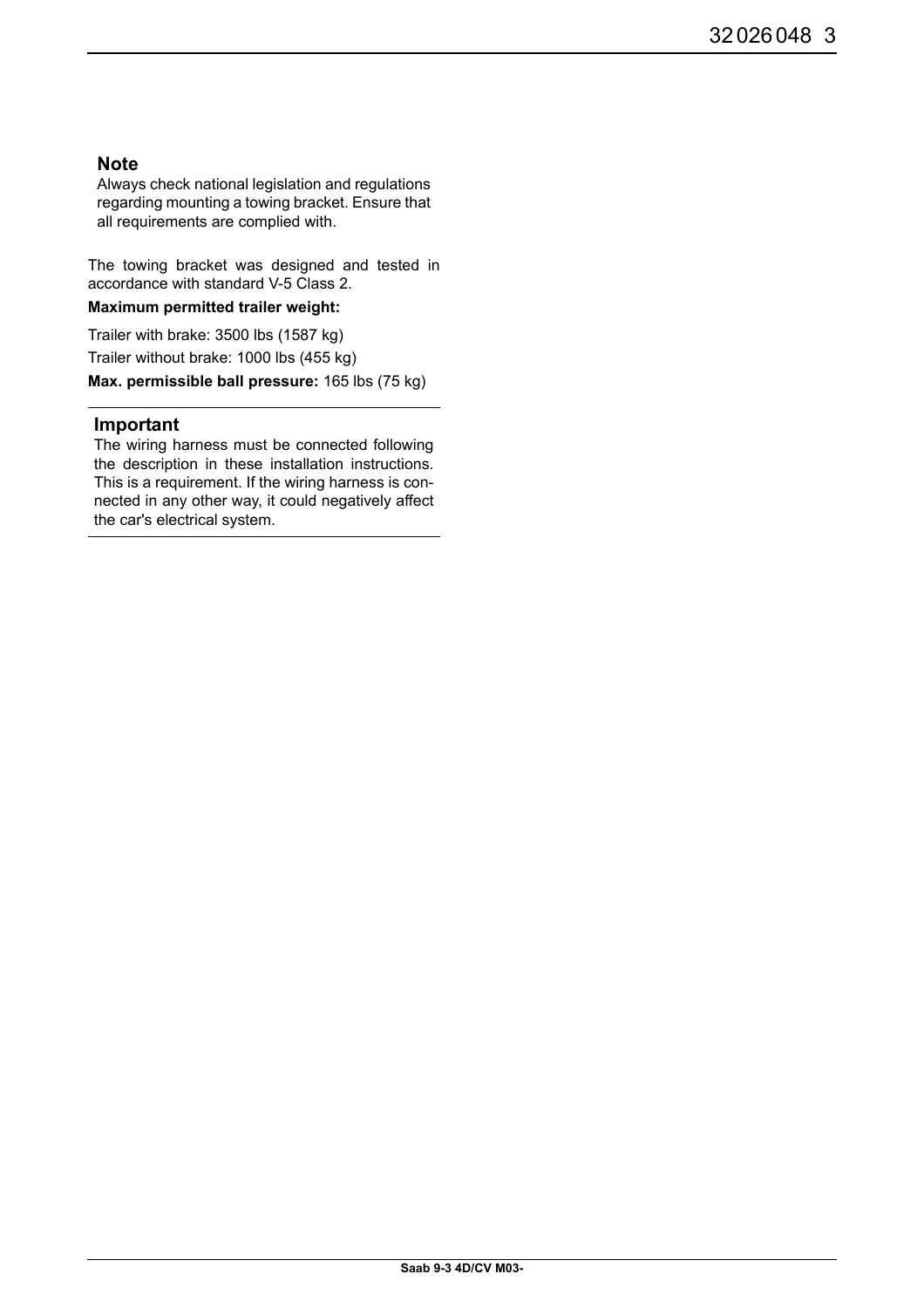

- 1 Raise the car.
- 2 Remove the two nuts holding the rear bumper air shield against the body and the two bolts holding the bumper shell against the wheel housings.
- 3 Lower the car and open the boot lid.
	- **CV:** Remove the carpet on the luggage compartment floor.
- 4 Remove the luggage compartment scuff plate.
- 5 **4D:** Remove the hatch in the luggage compartment left-hand side trim and lower the hatch on the right-hand side.
- 6 Remove the side scuff plate on the left-hand side.
- 7 Remove the clips for the left-hand side trim and fold the trim aside.

**CV:** Unhook the strap on the rear side of the side trim and remove the connector from the luggage compartment lighting. Remove the side trim.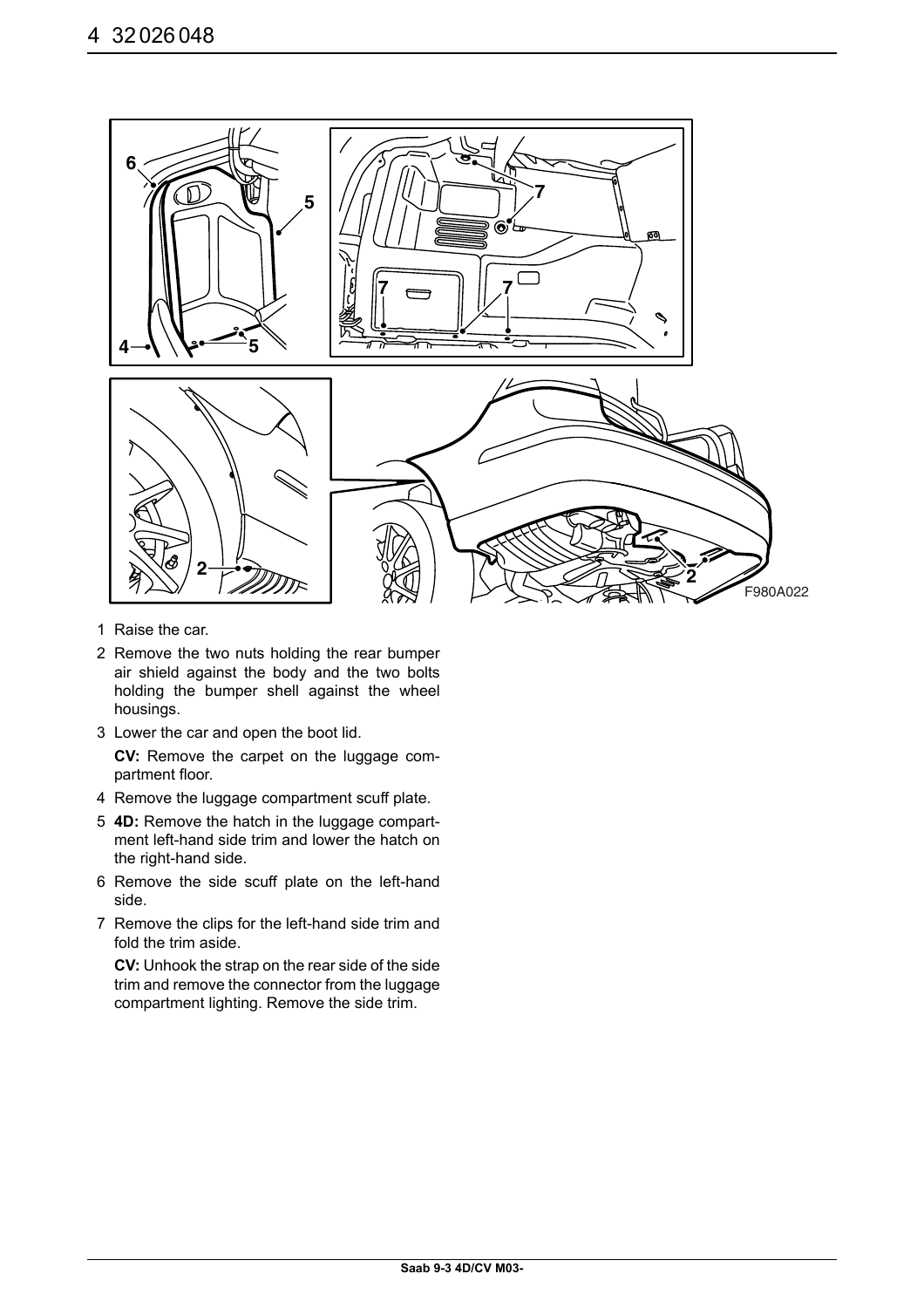

- 8 Remove the rear lamp clusters.
- 9 **SPA:** Unplug the connector.
- 10 Remove the bumper shell bolts that are located below the rear lamp clusters.
- 11 Remove the bumper bolts at the wheel housings.
- 12 Remove the bumper shell by pulling the sides outwards and then pulling the bumper shell rearwards.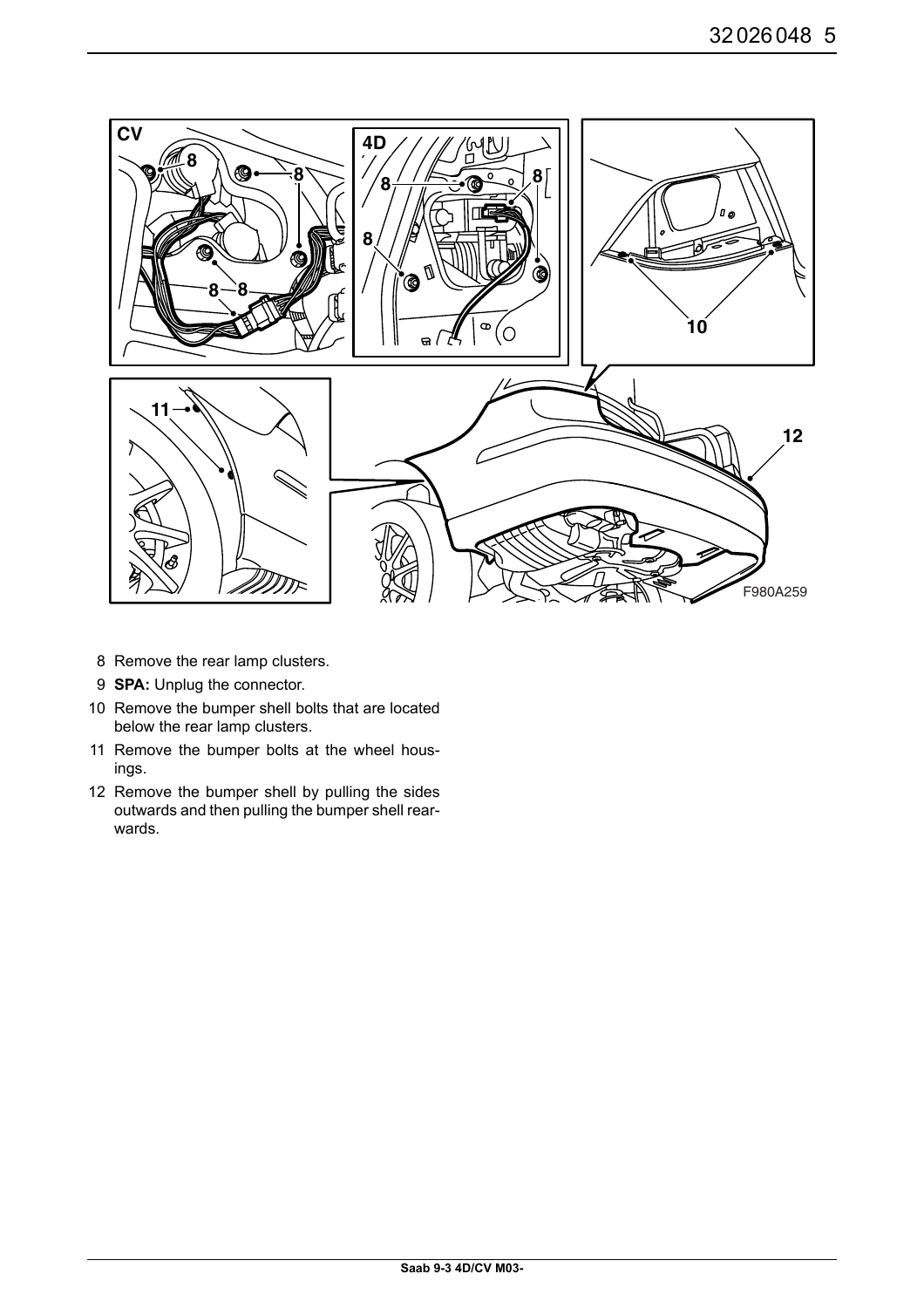

- 13 Mount the towing bracket using bolts and nuts together with the reinforcements in the four bumper member holes and raise the car.
- 14 Fasten the towing bracket in the floor under the spare wheel well.
- 15 Tighten the bumper member mountings against the body as well as the screws, bolts and nuts holding the towing bracket against the bumper member and floor.

**Tightening torque, bumper member against body 50 Nm (37 lbf ft)**

**Tightening torque, towing bracket against bumper member 50 Nm (37 lbf ft)**

**Tightening torque, towing bracket against floor 50 Nm (37 lbf ft)**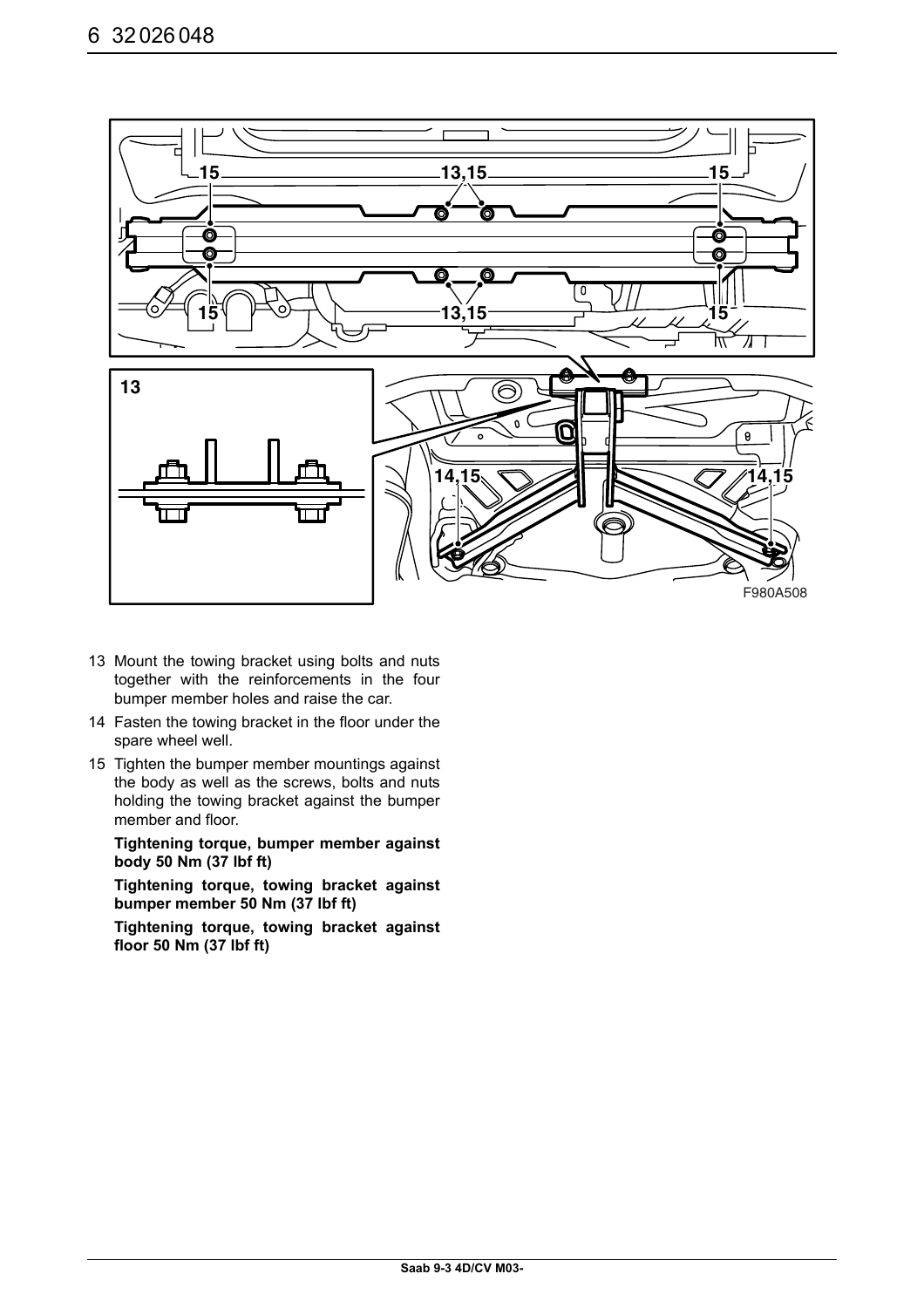

#### 16 **M03-07, cars without bumper skirt**

Cut/saw from the inside of the bumper, inside the reinforcement ribs in accordance with the marking (A).

## **WARNING**

Use of a saw and knife entails a risk of injury. Exercise caution when cutting. Check that the bumper shell is stably positioned before beginning to cut. Use personal protection equipment, such as protective gloves, safety goggles and hearing protection.

### **Note**

The cut-out may need to be adapted to the towbar after fitting. Check that there is a small amount of play between towbar and bumper.

#### 17 **M03-07, cars with bumper skirt**

Cut/saw from the inside of the bumper, inside the reinforcement ribs in accordance with the marking (B).

# **WARNING**

Use of a saw and knife entails a risk of injury. Exercise caution when cutting. Check that the bumper shell is stably positioned before beginning to cut. Use personal protection equipment, such as protective gloves, safety goggles and hearing protection.

### **Note**

The cut-out may need to be adapted to the towbar after fitting. Check that there is a small amount of play between towbar and bumper.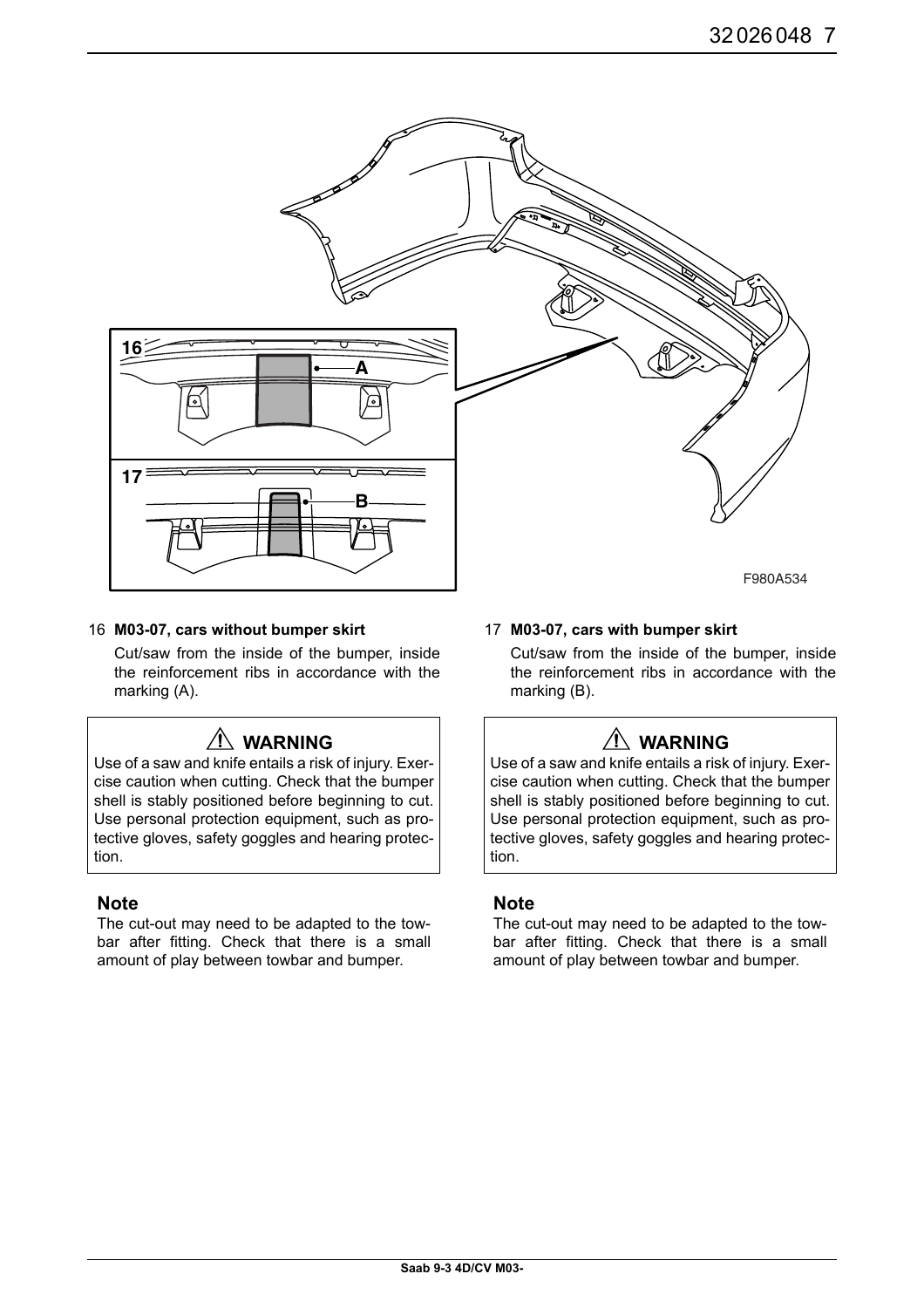

#### 18 **M08, cars without bumper skirt:**

18.1 Print out template 1 and cut out the template.

### **Important**

Check that the size of the template corresponds with the specified dimensions after printing it out.

Create your own template if it is not possible to make the printout correspond with the specified dimensions.

- 18.2 Position template 1 (A) on the inside of the bumper shell against the upper marking and draw around the lower edge of the template.
- 18.3 Cut/saw from the inside of the bumper shell (B).

# **WARNING**

Use of a saw and knife entails a risk of injury. Exercise caution when cutting. Check that the bumper shell is stably positioned before beginning to cut. Use personal protection equipment, such as protective gloves, safety goggles and hearing protection.

### **Note**

The cut-out may need to be adapted to the towbar after fitting. Check that there is a small amount of play between towbar and bumper.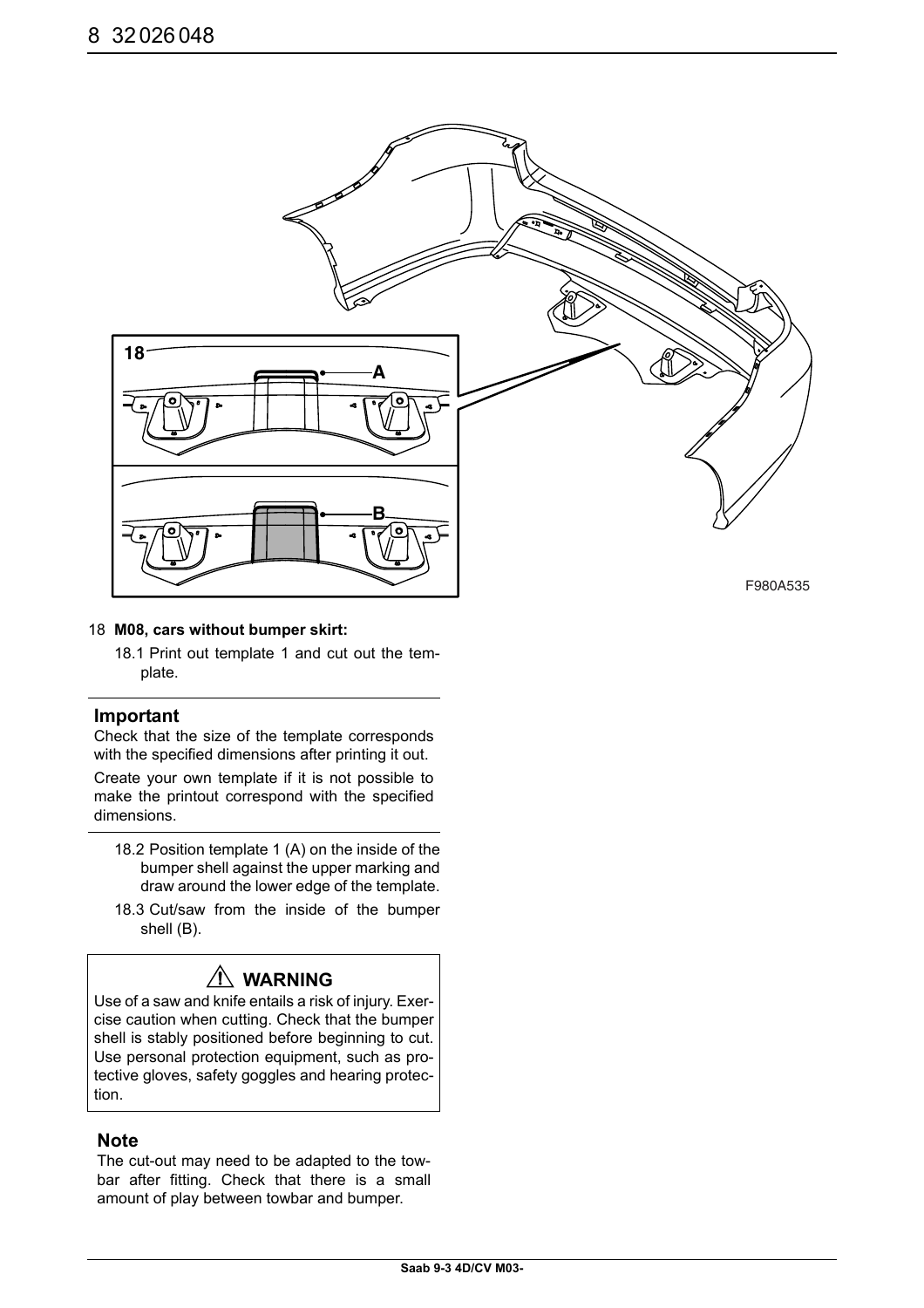

#### 19 **M08, cars with bumper skirt:**

19.1 Print out template 2 and cut out the template.

### **Important**

Check that the size of the template corresponds with the specified dimensions after printing it out.

Create your own template if it is not possible to make the printout correspond with the specified dimensions.

- 19.2 Saw from the inside of the bumper in accordance with the outer markings up to (A).
- 19.3 Turn the bumper over.
- 19.4 Position template 2 (B) on the outside of the bumper skirt against the edge (C). Centre between the sawn grooves and draw around the template.

19.5 Saw from the outside of the bumper skirt in accordance with the marking (D).

# **WARNING**

Use of a saw and knife entails a risk of injury. Exercise caution when cutting. Check that the bumper shell is stably positioned before beginning to cut. Use personal protection equipment, such as protective gloves, safety goggles and hearing protection.

### **Note**

The cut-out may need to be adapted to the towbar after fitting. Check that there is a small amount of play between towbar and bumper.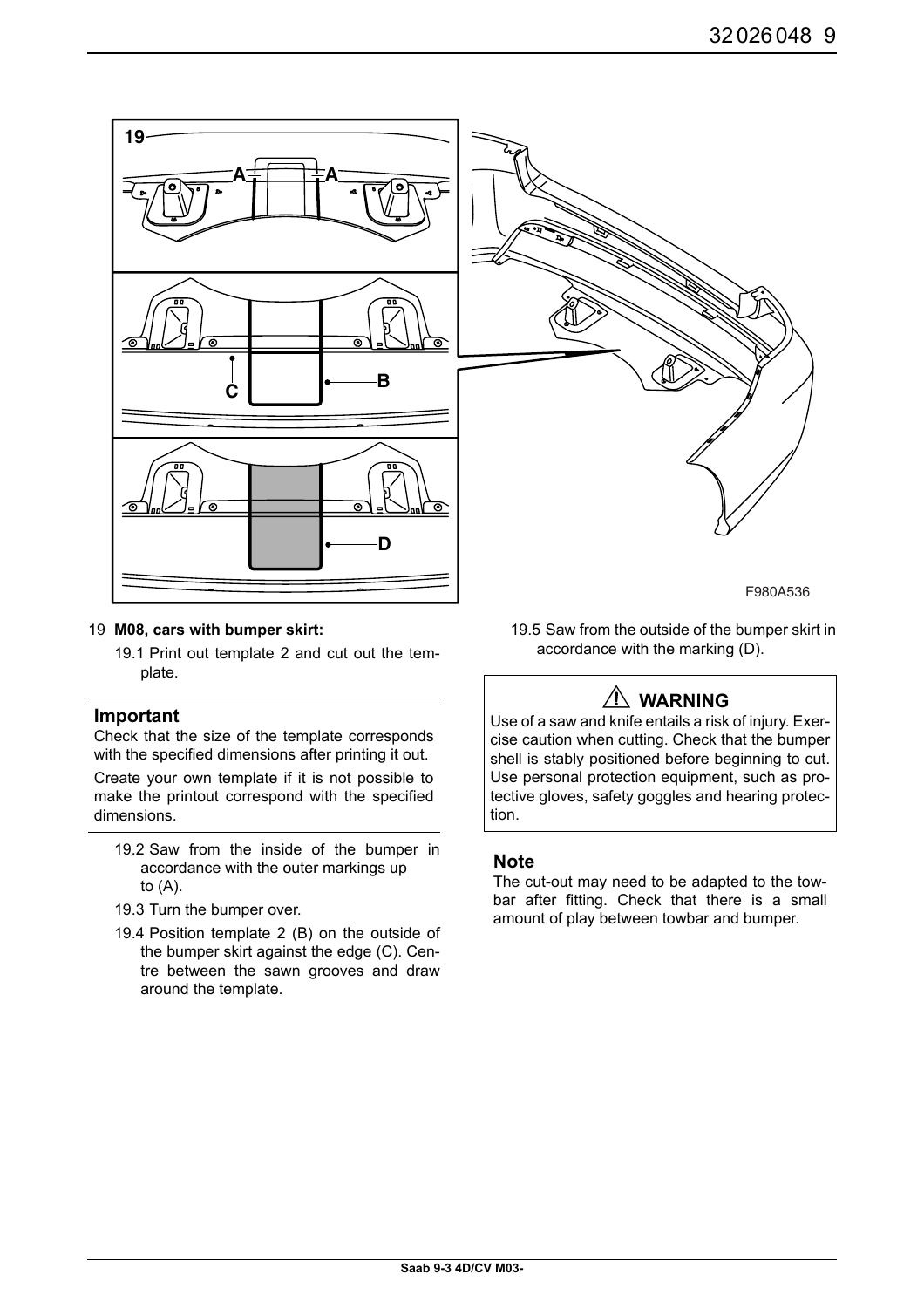

- 20 Lower the car.
- 21 **SPA:** Insert and plug in the connector.
- 22 Fit the two tabs of the bumper shell under the holes and the outer corners between the wheel arch liner and the holder at the wheel housings. Press the bumper shell into place.
- 23 Fit the bumper shell bolts that are located below the rear lamp clusters.
- 24 Fit the bumper bolts at the wheel housings.

25 Fit and connect the rear lamp clusters. Check the fit against the boot lid moulding.

- 26 Raise the car.
- 27 Fit the two nuts holding the rear bumper air shield against the body and the two bolts holding the bumper shell against the wheel housings.

**4D:** Continue with step 28.

**CV:** Continue with step 39.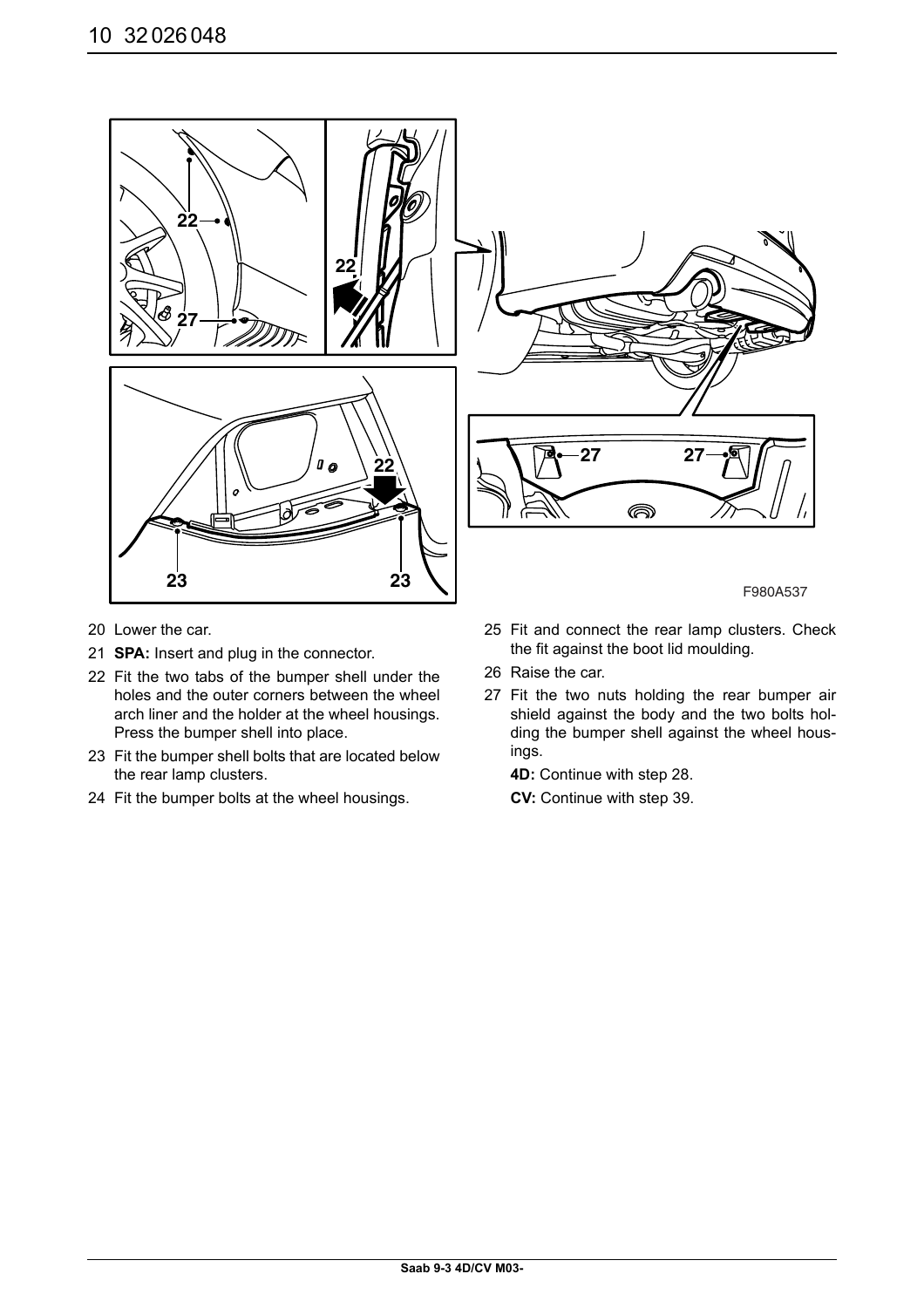

### **4D**

- 28 Lower the car and run the wiring harness along the other wiring harnesses towards the left-hand side of the car and to the rear electrical distribution.
- 29 Plug the wiring harness connector into the rear electrical distribution box and secure the wiring harness with 4 cable ties.
- 30 Fit the kit's electronic module in the rear electrical distribution box.
- 31 Fit the left-hand side trim.
- 32 Fit the side scuff plate on the left-hand side.
- 33 Fit the scuff plate.
- 34 Fit the hatches in the side trims of the luggage compartment.
- 35 Fit the ball mounting, see "User instructions".
- 36 Fit the ball to the mounting.

### **Tightening torque 180 Nm (133 lbf ft)**

37 Check the fit of the bumper. Adjust as necessary.

38 Carefully remove the page regarding fitting and removing the ball unit and give it to the customer together with the installation instructions.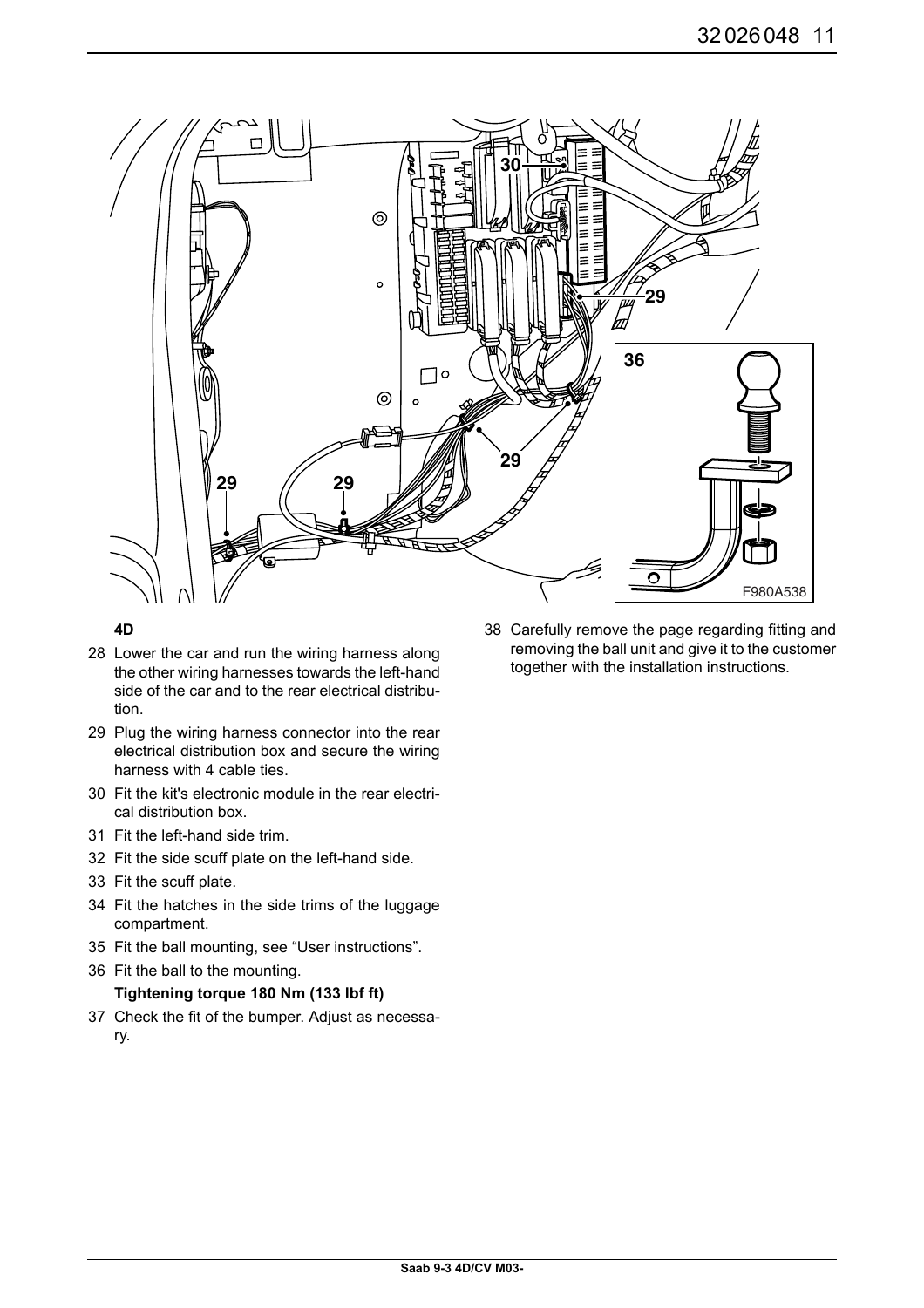

### **CV**

- 39 Lower the car and run the wiring harness along the other wiring harnesses towards the left-hand side of the car and to the rear electrical distribution.
- 40 Plug the wiring harness connector into the rear electrical distribution box and secure the wiring harness with 4 cable ties.
- 41 Fit the kit's electronic module in the rear electrical distribution box.
- 42 Fit the left-hand side trim. Connect the luggage compartment lighting and hook the strap on.
- 43 Fit the side scuff plate on the left-hand side.
- 44 Fit the scuff plate.
- 45 Fit the carpet on the luggage compartment floor.
- 46 Fit the ball mounting, see "User instructions".
- 47 Fit the ball to the mounting.

### **Tightening torque 180 Nm (133 lbf ft)**

- 48 Check the fit of the bumper. Adjust as necessary.
- 49 Carefully remove the page regarding fitting and removing the ball unit and give it to the customer together with the installation instructions.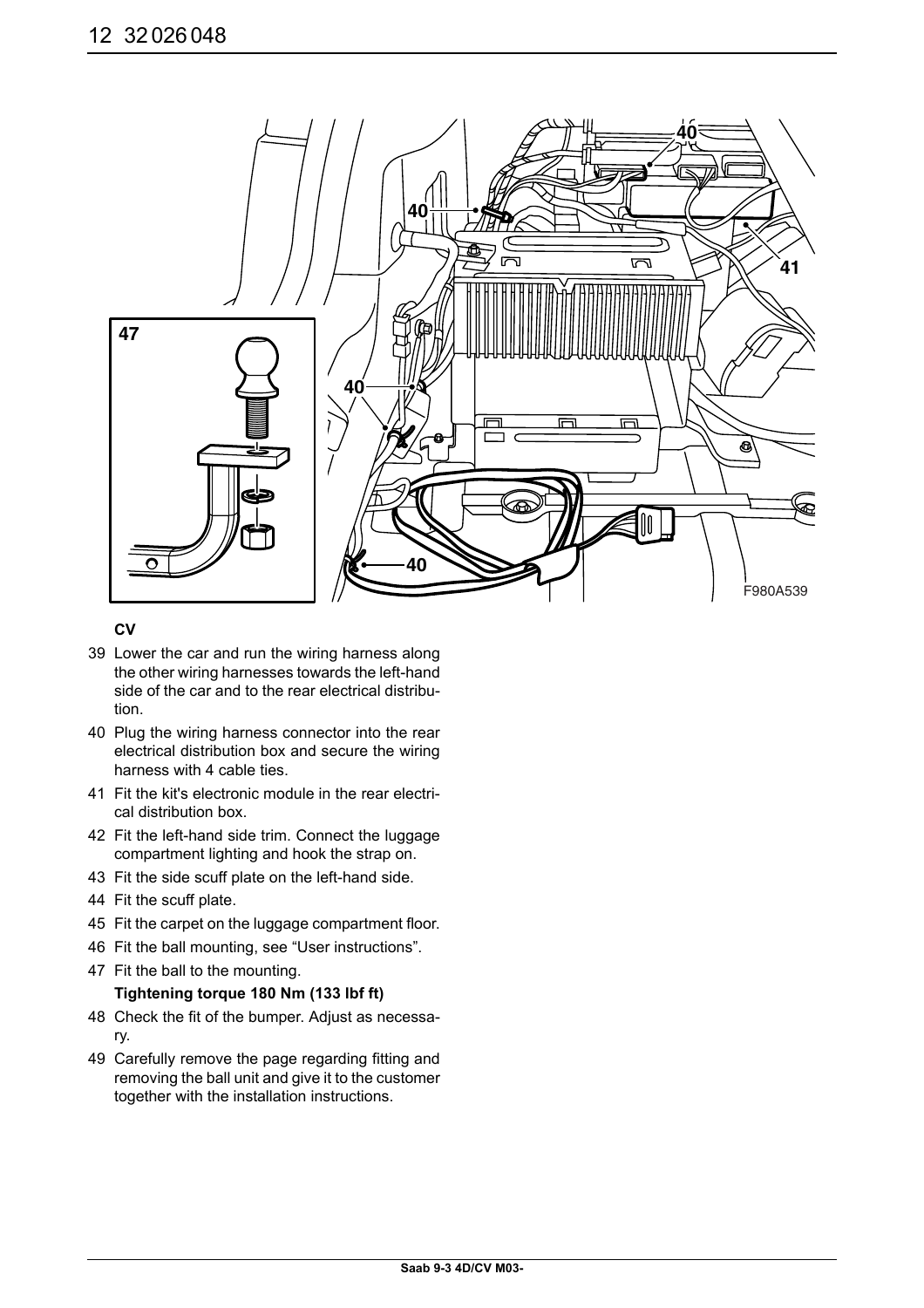## **Wiring diagram**

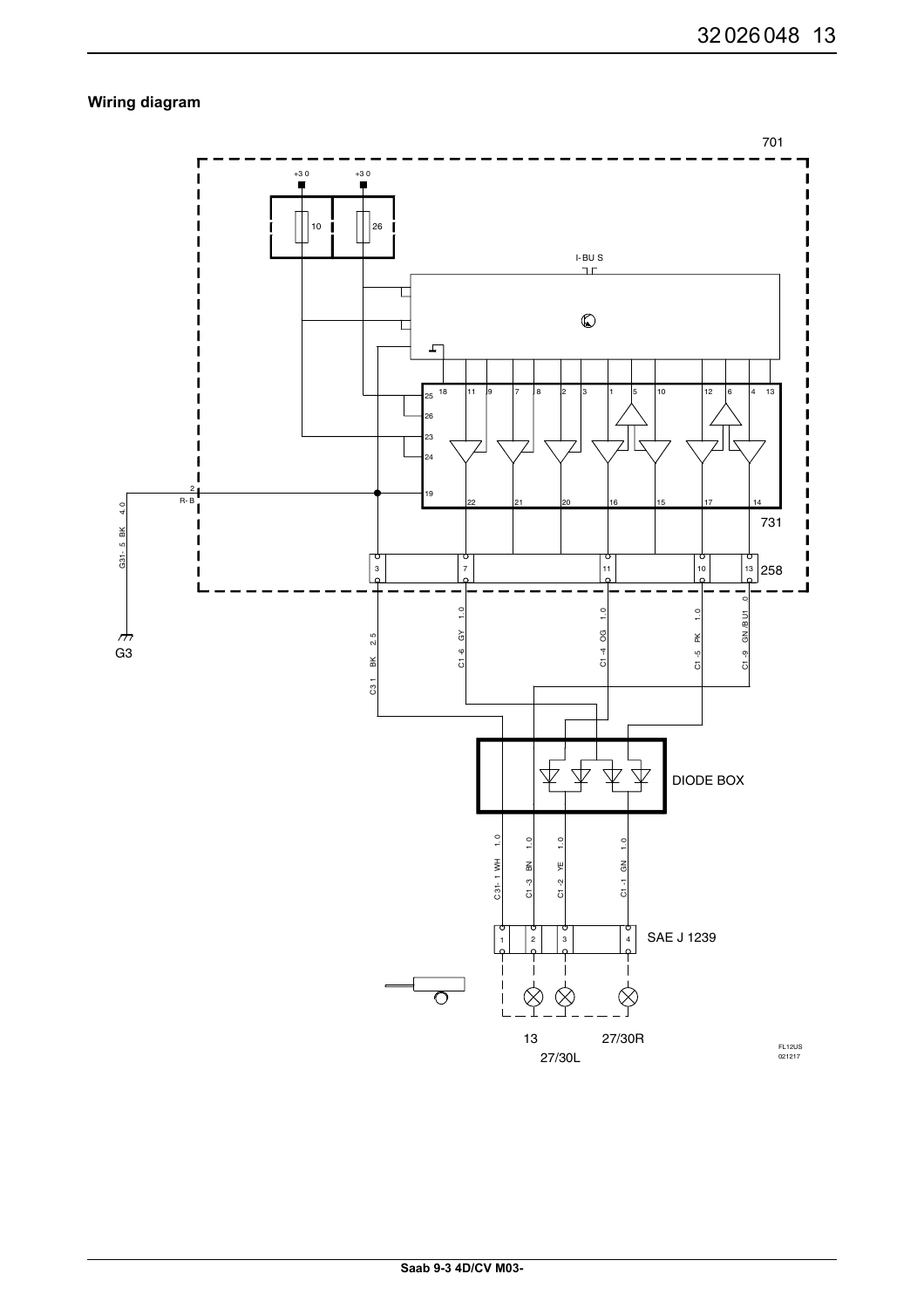## **List of components**

| Nο.   | Name<br>position                                                                                               |
|-------|----------------------------------------------------------------------------------------------------------------|
|       | <b>Components</b>                                                                                              |
| 13    | Lamp, parking light,<br>trailer                                                                                |
| 27/30 | Lamp, direction indicators/brake lights,<br>trailer                                                            |
| 258   | Connector, towbar wiring harness,<br>in the luggage compartment electrical distri-<br>bution unit              |
| 701   | Luggage compartment electrical distribution<br>unit.<br>on the wall behind the left-hand rear wheel<br>housing |
| 731   | Trailer control module,<br>in the luggage compartment electrical distri-<br>bution unit                        |
|       | <b>Grounding points</b>                                                                                        |
| G3    | In the luggage compartment below the left-<br>hand light cluster                                               |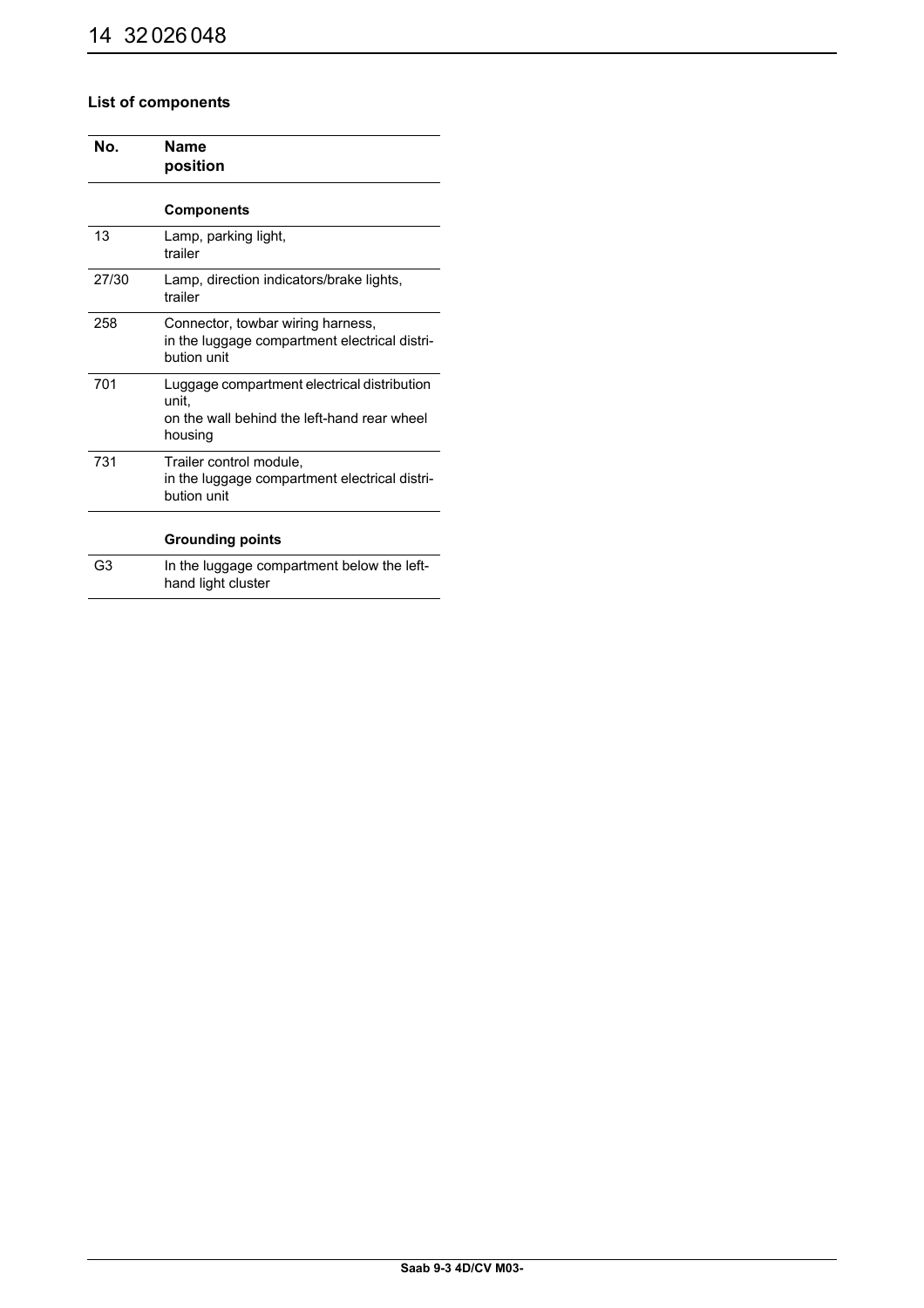

**User instructions (keep in the car's Owner's Manual)**

# $\Lambda$  WARNING

To ensure that the towbar is coupled **correctly and safely**:

# **WARNING**

• The coupling mechanism must **always** be kept well lubricated. Contact your nearest Saab dealer regarding a suitable grease.

# **WARNING**

• **Always** fit the protective cover when the towball unit is not attached.

# **WARNING**

• It must **always** be possible to detach and attach the towball unit without it jamming.

### **To attach the towball unit**

- 1 Remove the cover.
- 2 Fit the ball unit.
- 3 Insert the key in the pin's lock, turn it clockwise and remove the pin's lock.
- 4 Insert the pin into the towing bracket hole and fit the lock to the pin. Turn the key anticlockwise to lock the pin and then remove the key. Turn the lock sleeve to hide and protect the lock.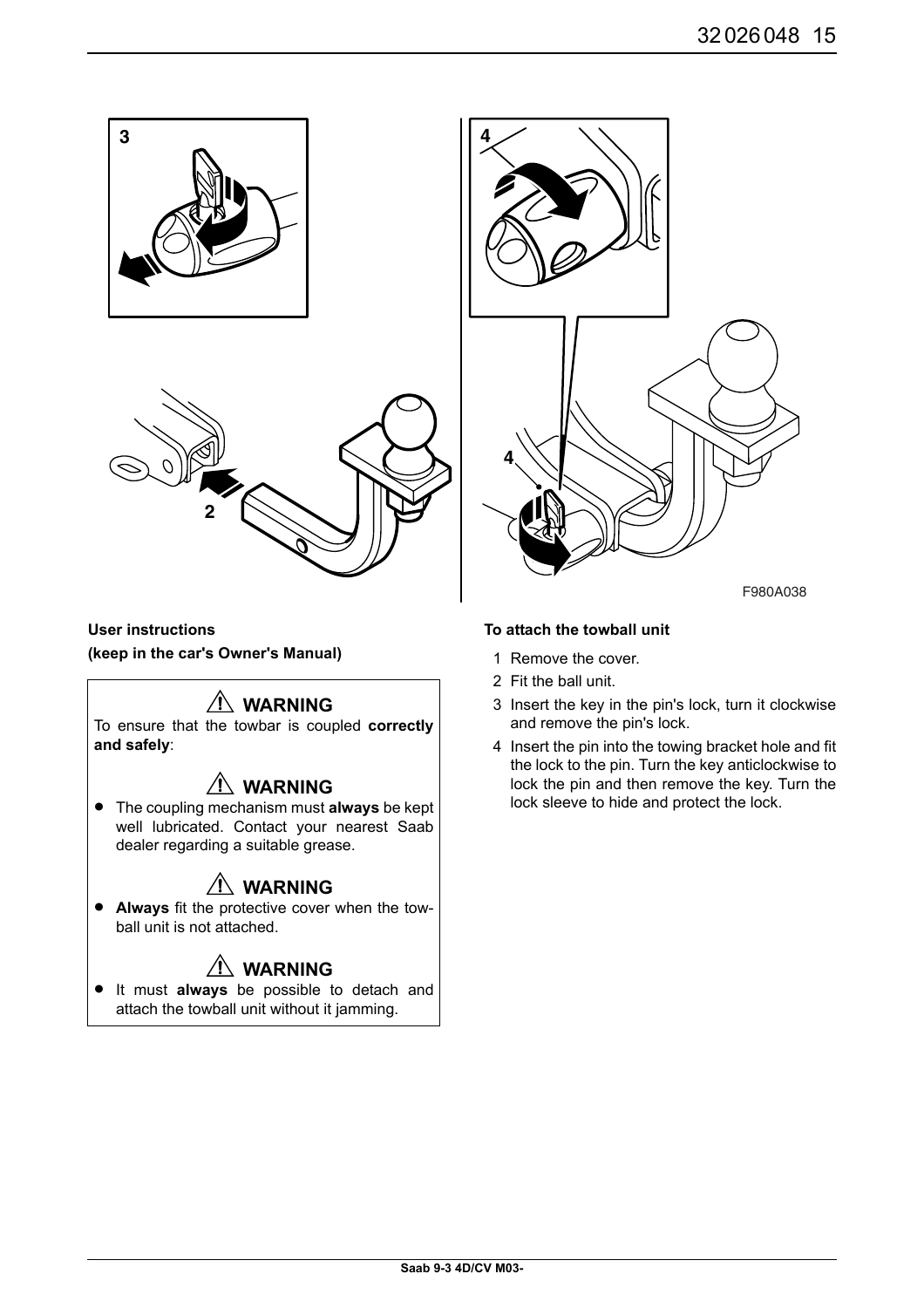

### **To detach the towball unit**

- 1 Turn the sleeve to access the lock. Insert the key, turn it clockwise and remove the pin's lock.
- 2 Pull out the pin.
- 3 Fit the lock on the pin, turn the key anticlockwise and remove it.
- 4 Remove the ball unit.
- 5 Fit the cover.

When the towbar is not in use, the wiring harness must be stored in the following location:

**4D:** Behind the hatch in the left-hand side trim.

**CV:** Beside the spare wheel in the spare wheel well.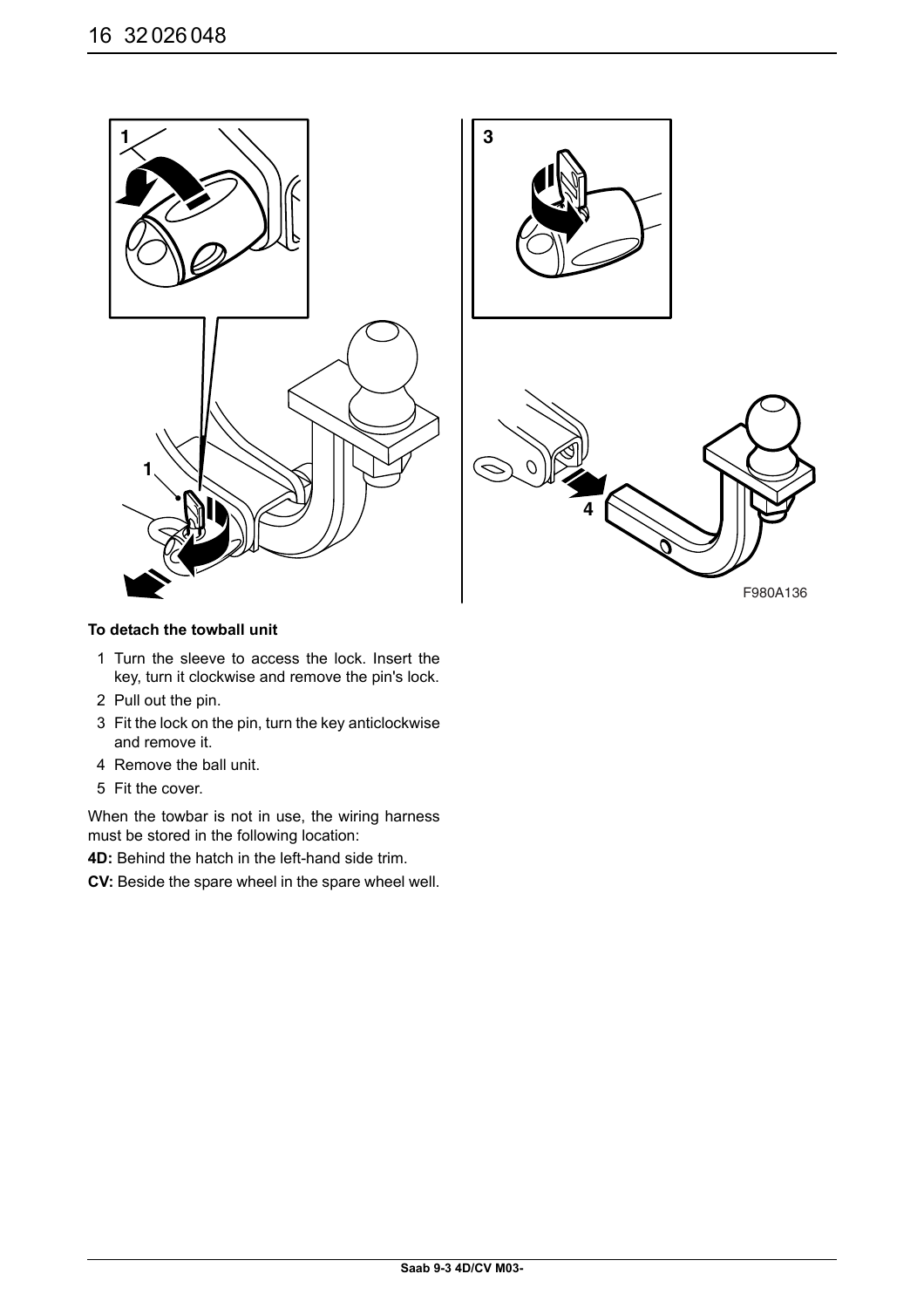**Template 1** 



F980A514